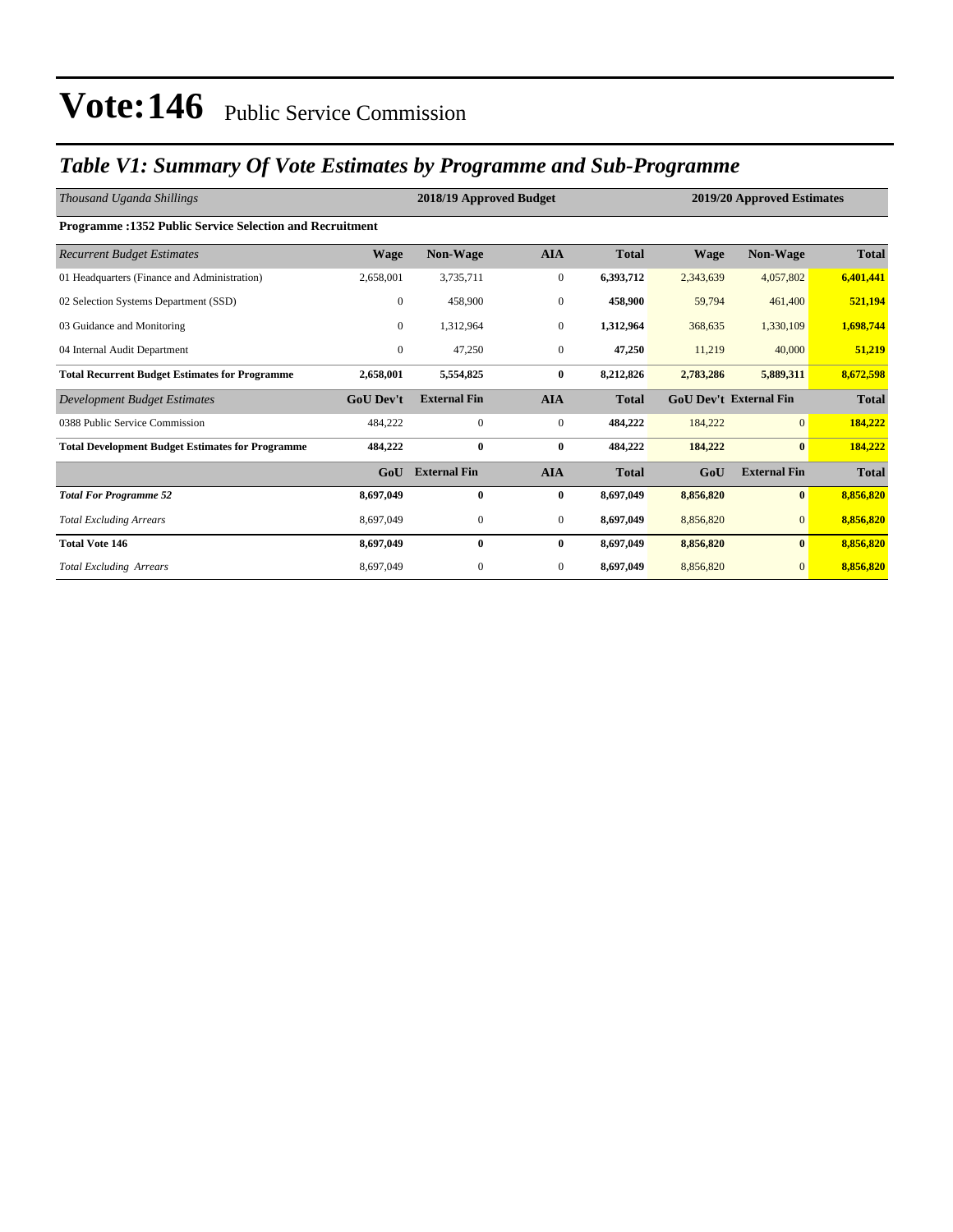### *Table V2: Summary Vote Estimates by Item*

| Thousand Uganda Shillings                                        |           | 2018/19 Approved Budget |                  |              | 2019/20Approved Estimates |                     |                  |  |
|------------------------------------------------------------------|-----------|-------------------------|------------------|--------------|---------------------------|---------------------|------------------|--|
|                                                                  | GoU       | <b>External Fin</b>     | <b>AIA</b>       | <b>Total</b> | GoU                       | <b>External Fin</b> | <b>Total</b>     |  |
| <b>Employees, Goods and Services (Outputs Provided)</b>          | 8,202,826 | $\bf{0}$                | $\bf{0}$         | 8,202,826    | 8,662,598                 | $\bf{0}$            | 8,662,598        |  |
| 211101 General Staff Salaries                                    | 2,658,001 | $\bf{0}$                | $\bf{0}$         | 2,658,001    | 2,783,286                 | $\bf{0}$            | 2,783,286        |  |
| 211103 Allowances (Inc. Casuals, Temporary)                      | 330,649   | $\bf{0}$                | $\bf{0}$         | 330,649      | 330,649                   | $\bf{0}$            | 330,649          |  |
| 212102 Pension for General Civil Service                         | 200,835   | 0                       | $\bf{0}$         | 200,835      | 229,522                   | $\bf{0}$            | 229,522          |  |
| 213001 Medical expenses (To employees)                           | 25,000    | $\bf{0}$                | $\bf{0}$         | 25,000       | 25,000                    | $\bf{0}$            | 25,000           |  |
| 213002 Incapacity, death benefits and funeral expenses           | 12,000    | $\bf{0}$                | $\bf{0}$         | 12,000       | 12,000                    | $\bf{0}$            | 12,000           |  |
| 213004 Gratuity Expenses                                         | 795,071   | $\bf{0}$                | $\bf{0}$         | 795,071      | 795,071                   | $\bf{0}$            | 795,071          |  |
| 221001 Advertising and Public Relations                          | 75,000    | $\bf{0}$                | $\bf{0}$         | 75,000       | 36,000                    | $\bf{0}$            | 36,000           |  |
| 221002 Workshops and Seminars                                    | 365,580   | 0                       | $\bf{0}$         | 365,580      | 365,580                   | $\bf{0}$            | 365,580          |  |
| 221003 Staff Training                                            | 54,500    | $\bf{0}$                | $\bf{0}$         | 54,500       | 54,500                    | $\bf{0}$            | 54,500           |  |
| 221004 Recruitment Expenses                                      | 942,840   | $\bf{0}$                | $\bf{0}$         | 942,840      | 942,840                   | $\bf{0}$            | 942,840          |  |
| 221006 Commissions and related charges                           | 448,833   | 0                       | $\bf{0}$         | 448,833      | 448,833                   | $\bf{0}$            | 448,833          |  |
| 221007 Books, Periodicals & Newspapers                           | 39,765    | 0                       | $\bf{0}$         | 39,765       | 45,765                    | $\bf{0}$            | 45,765           |  |
| 221008 Computer supplies and Information Technology<br>(TT)      | 80,000    | 0                       | $\bf{0}$         | 80,000       | 127,855                   | $\bf{0}$            | 127,855          |  |
| 221009 Welfare and Entertainment                                 | 117,600   | $\bf{0}$                | $\bf{0}$         | 117,600      | 117,600                   | $\bf{0}$            | 117,600          |  |
| 221011 Printing, Stationery, Photocopying and Binding            | 130,000   | $\boldsymbol{0}$        | $\bf{0}$         | 130,000      | 130,000                   | $\bf{0}$            | <b>130,000</b>   |  |
| 221012 Small Office Equipment                                    | 9,000     | $\bf{0}$                | $\bf{0}$         | 9,000        | 9,000                     | $\bf{0}$            | 9,000            |  |
| 221016 IFMS Recurrent costs                                      | 12,000    | $\bf{0}$                | $\bf{0}$         | 12,000       | 12,000                    | $\bf{0}$            | 12,000           |  |
| 221020 IPPS Recurrent Costs                                      | 6,000     | $\bf{0}$                | $\bf{0}$         | 6,000        | 6,000                     | $\bf{0}$            | 6,000            |  |
| 222001 Telecommunications                                        | 43,800    | $\bf{0}$                | $\bf{0}$         | 43,800       | 45,000                    | $\bf{0}$            | 45,000           |  |
| 222002 Postage and Courier                                       | 3,000     | 0                       | $\bf{0}$         | 3,000        | 3,000                     | $\bf{0}$            | 3,000            |  |
| 222003 Information and communications technology<br>(ICT)        | 32,145    | $\boldsymbol{0}$        | $\bf{0}$         | 32,145       | 32,145                    | $\bf{0}$            | 32,145           |  |
| 223004 Guard and Security services                               | 66,675    | $\boldsymbol{0}$        | $\bf{0}$         | 66,675       | 70,000                    | $\bf{0}$            | 70,000           |  |
| 223005 Electricity                                               | 40,000    | 0                       | $\bf{0}$         | 40,000       | 45,000                    | $\bf{0}$            | 45,000           |  |
| 223006 Water                                                     | 16,000    | 0                       | $\bf{0}$         | 16,000       | 20,000                    | $\bf{0}$            | 20,000           |  |
| 223007 Other Utilities- (fuel, gas, firewood, charcoal)          | 4,000     | $\bf{0}$                | $\bf{0}$         | 4,000        | 4,000                     | $\bf{0}$            | 4,000            |  |
| 223901 Rent – (Produced Assets) to other govt. units             | 0         | 0                       | $\bf{0}$         | 0            | 97,663                    | $\bf{0}$            | 97,663           |  |
| 224004 Cleaning and Sanitation                                   | 48,000    | $\bf{0}$                | $\bf{0}$         | 48,000       | 60,000                    | $\bf{0}$            | 60,000           |  |
| 225001 Consultancy Services- Short term                          | 102,252   | 0                       | $\bf{0}$         | 102,252      | 102,252                   | $\bf{0}$            | 102,252          |  |
| 227001 Travel inland                                             | 576,550   | 0                       | $\bf{0}$         | 576,550      | 639,343                   | $\bf{0}$            | 639,343          |  |
| 227002 Travel abroad                                             | 211,050   | $\boldsymbol{0}$        | $\bf{0}$         | 211,050      | 250,000                   | $\boldsymbol{0}$    | 250,000          |  |
| 227004 Fuel, Lubricants and Oils                                 | 259,500   | 0                       | $\bf{0}$         | 259,500      | 335,513                   | $\bf{0}$            | 335,513          |  |
| 228001 Maintenance - Civil                                       | 40,000    | $\boldsymbol{0}$        | $\bf{0}$         | 40,000       | 65,000                    | $\bf{0}$            | 65,000           |  |
| 228002 Maintenance - Vehicles                                    | 432,180   | $\bf{0}$                | $\bf{0}$         | 432,180      | 382,180                   | $\bf{0}$            | 382,180          |  |
| 228003 Maintenance - Machinery, Equipment &<br>Furniture         | 25,000    | $\bf{0}$                | $\bf{0}$         | 25,000       | 40,000                    | $\bf{0}$            | 40,000           |  |
| <b>Grants, Transfers and Subsides (Outputs Funded)</b>           | 10,000    | $\bf{0}$                | $\pmb{0}$        | 10,000       | 10,000                    | $\bf{0}$            | <b>10,000</b>    |  |
| 262101 Contributions to International Organisations<br>(Current) | 10,000    | $\boldsymbol{0}$        | $\boldsymbol{0}$ | 10,000       | 10,000                    | $\bf{0}$            | <b>10,000</b>    |  |
| <b>Investment</b> (Capital Purchases)                            | 484,222   | $\bf{0}$                | $\bf{0}$         | 484,222      | 184,222                   | $\bf{0}$            | 184,222          |  |
| 312201 Transport Equipment                                       | 234,222   | $\boldsymbol{0}$        | $\bf{0}$         | 234,222      | $\bf{0}$                  | $\bf{0}$            | $\boldsymbol{0}$ |  |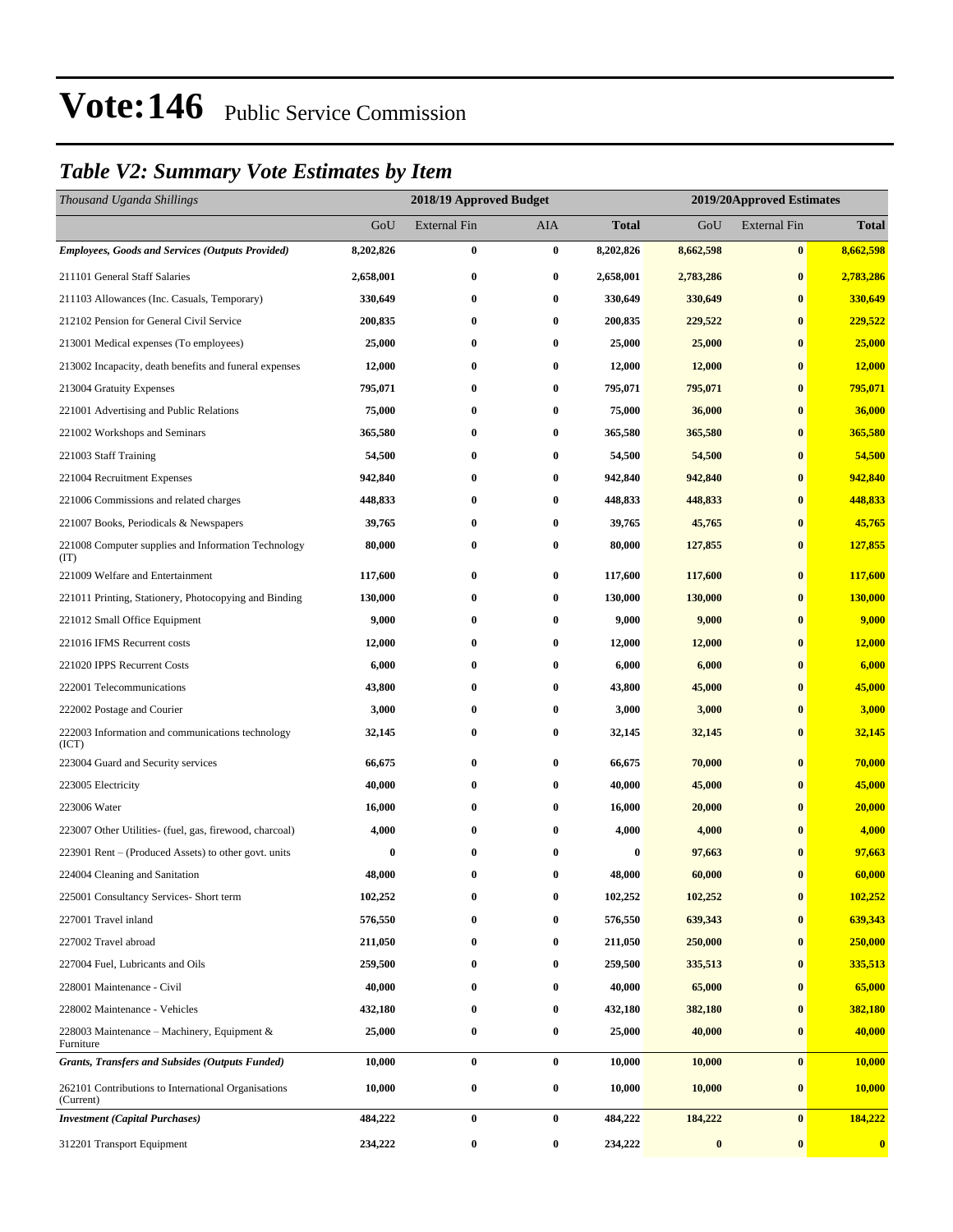| 312202 Machinery and Equipment | 7.000     | 0 | 7.000     | $\mathbf{0}$ |           |
|--------------------------------|-----------|---|-----------|--------------|-----------|
| 312203 Furniture & Fixtures    | 100,000   | 0 | 100.000   | 84,222       | 84,222    |
| 312213 ICT Equipment           | 143,000   | 0 | 143,000   | 100,000      | 100,000   |
| <b>Grand Total Vote 146</b>    | 8,697,049 |   | 8.697.049 | 8,856,820    | 8,856,820 |
| <b>Total Excluding Arrears</b> | 8,697,049 |   | 8.697.049 | 8,856,820    | 8,856,820 |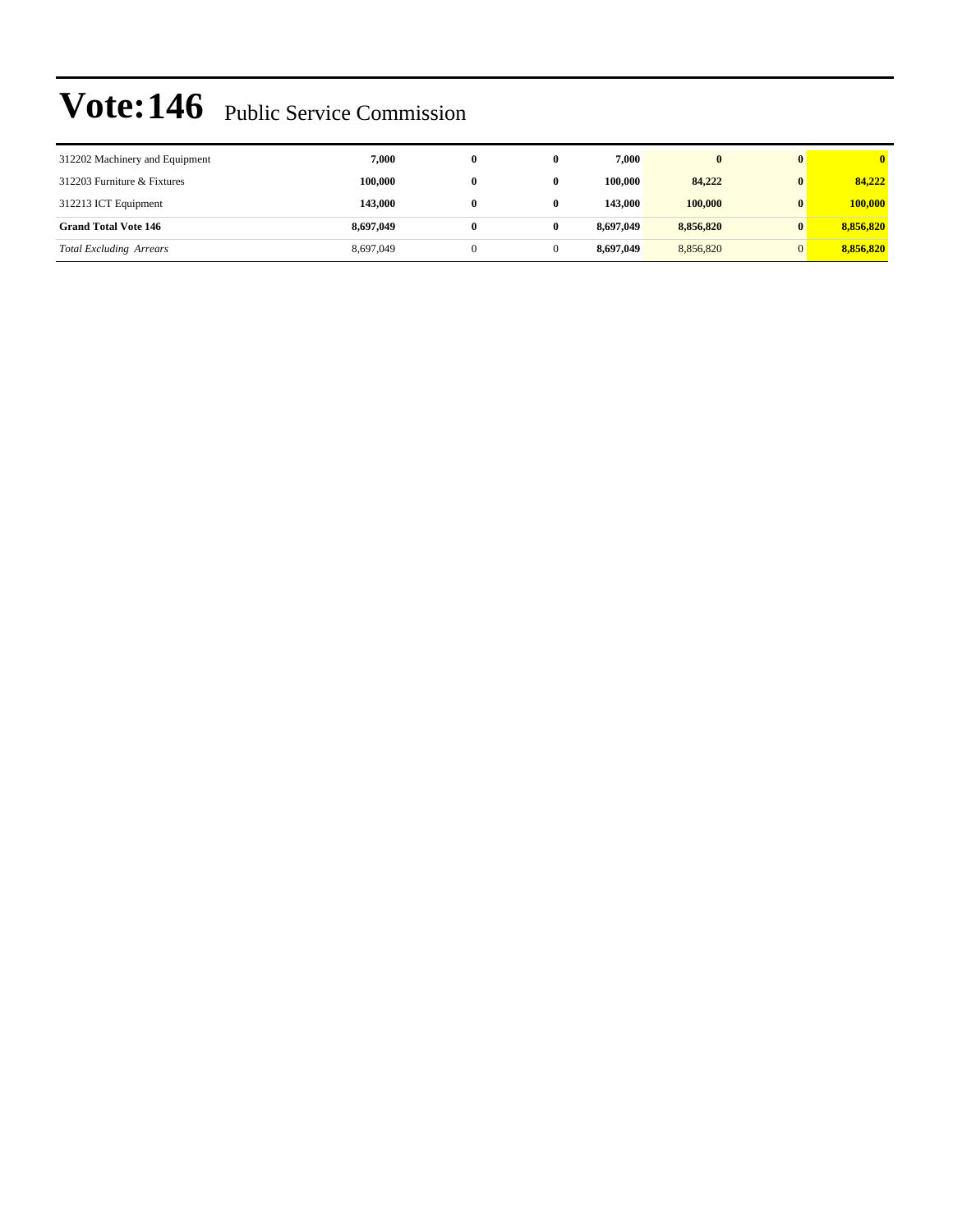### *Table V3: Detailed Estimates by Programme, Sub Programme, Output and Item*

#### *Programme :1352 Public Service Selection and Recruitment*

*Recurrent Budget Estimates*

#### **SubProgramme 01 Headquarters (Finance and Administration)**

| Thousand Uganda Shillings                               |                  | 2018/19 Approved Budget |                  |              | 2019/20 Approved Estimates |                |              |
|---------------------------------------------------------|------------------|-------------------------|------------------|--------------|----------------------------|----------------|--------------|
| <b>Outputs Provided</b>                                 | Wage             | Non Wage                | AIA              | <b>Total</b> | Wage                       | Non Wage       | <b>Total</b> |
| <b>Output 135204 Administrative Support Services</b>    |                  |                         |                  |              |                            |                |              |
| 211101 General Staff Salaries                           | $\boldsymbol{0}$ | $\boldsymbol{0}$        | $\boldsymbol{0}$ | $\bf{0}$     | 2,343,639                  | $\overline{0}$ | 2,343,639    |
| 211103 Allowances (Inc. Casuals, Temporary)             | $\boldsymbol{0}$ | 164,449                 | $\boldsymbol{0}$ | 164,449      | $\mathbf{0}$               | 164,449        | 164,449      |
| 221001 Advertising and Public Relations                 | $\boldsymbol{0}$ | 75,000                  | $\boldsymbol{0}$ | 75,000       | $\mathbf{0}$               | 6,000          | 6,000        |
| 221002 Workshops and Seminars                           | $\boldsymbol{0}$ | 35,720                  | $\boldsymbol{0}$ | 35,720       | $\mathbf{0}$               | 35,720         | 35,720       |
| 221004 Recruitment Expenses                             | $\boldsymbol{0}$ | 125,140                 | $\boldsymbol{0}$ | 125,140      | $\mathbf{0}$               | 125,140        | 125,140      |
| 221006 Commissions and related charges                  | $\boldsymbol{0}$ | 206,833                 | $\boldsymbol{0}$ | 206,833      | $\mathbf{0}$               | 206,833        | 206,833      |
| 221007 Books, Periodicals & Newspapers                  | $\boldsymbol{0}$ | 39,765                  | $\boldsymbol{0}$ | 39,765       | $\mathbf{0}$               | 45,765         | 45,765       |
| 221011 Printing, Stationery, Photocopying and Binding   | $\boldsymbol{0}$ | 20,913                  | $\boldsymbol{0}$ | 20,913       | $\mathbf{0}$               | 20,913         | 20,913       |
| 221012 Small Office Equipment                           | $\boldsymbol{0}$ | 9,000                   | $\mathbf{0}$     | 9,000        | $\mathbf{0}$               | 9,000          | 9,000        |
| 222001 Telecommunications                               | $\boldsymbol{0}$ | 42,650                  | $\boldsymbol{0}$ | 42,650       | $\boldsymbol{0}$           | 43,850         | 43,850       |
| 222002 Postage and Courier                              | $\boldsymbol{0}$ | 3,000                   | $\boldsymbol{0}$ | 3,000        | $\mathbf{0}$               | 3,000          | 3,000        |
| 223004 Guard and Security services                      | $\boldsymbol{0}$ | 62,345                  | $\boldsymbol{0}$ | 62,345       | $\mathbf{0}$               | 66,750         | 66,750       |
| 223005 Electricity                                      | $\boldsymbol{0}$ | 40,000                  | $\boldsymbol{0}$ | 40,000       | $\mathbf{0}$               | 45,000         | 45,000       |
| 223006 Water                                            | $\boldsymbol{0}$ | 16,000                  | $\boldsymbol{0}$ | 16,000       | $\mathbf{0}$               | 20,000         | 20,000       |
| 223007 Other Utilities- (fuel, gas, firewood, charcoal) | $\boldsymbol{0}$ | 4,000                   | $\boldsymbol{0}$ | 4,000        | $\mathbf{0}$               | 4,000          | 4,000        |
| 223901 Rent - (Produced Assets) to other govt. units    | $\boldsymbol{0}$ | $\mathbf{0}$            | $\boldsymbol{0}$ | $\bf{0}$     | $\mathbf{0}$               | 97,663         | 97,663       |
| 224004 Cleaning and Sanitation                          | $\boldsymbol{0}$ | 48,000                  | $\boldsymbol{0}$ | 48,000       | $\mathbf{0}$               | 60,000         | 60,000       |
| 225001 Consultancy Services- Short term                 | $\boldsymbol{0}$ | 30,000                  | $\boldsymbol{0}$ | 30,000       | $\mathbf{0}$               | $\mathbf{0}$   | $\mathbf{0}$ |
| 227001 Travel inland                                    | $\boldsymbol{0}$ | 221,509                 | $\boldsymbol{0}$ | 221,509      | $\mathbf{0}$               | 284,077        | 284,077      |
| 227002 Travel abroad                                    | $\boldsymbol{0}$ | 211,050                 | $\boldsymbol{0}$ | 211,050      | $\mathbf{0}$               | 250,000        | 250,000      |
| 227004 Fuel, Lubricants and Oils                        | $\boldsymbol{0}$ | 220,000                 | $\boldsymbol{0}$ | 220,000      | $\mathbf{0}$               | 225,513        | 225,513      |
| 228001 Maintenance - Civil                              | $\boldsymbol{0}$ | 40,000                  | $\boldsymbol{0}$ | 40,000       | $\mathbf{0}$               | 60,000         | 60,000       |
| 228002 Maintenance - Vehicles                           | $\boldsymbol{0}$ | 432,180                 | $\boldsymbol{0}$ | 432,180      | $\mathbf{0}$               | 382,180        | 382,180      |
| 228003 Maintenance – Machinery, Equipment & Furniture   | $\boldsymbol{0}$ | 5,000                   | $\boldsymbol{0}$ | 5,000        | $\boldsymbol{0}$           | 5,000          | 5,000        |
| <b>Total Cost of Output 04</b>                          | 0                | 2,052,554               | 0                | 2,052,554    | 2,343,639                  | 2,160,853      | 4,504,491    |
| Output 135207 Policy and Planning                       |                  |                         |                  |              |                            |                |              |
| 211103 Allowances (Inc. Casuals, Temporary)             | $\boldsymbol{0}$ | 20,000                  | $\boldsymbol{0}$ | 20,000       | $\mathbf{0}$               | 32,000         | 32,000       |
| 221002 Workshops and Seminars                           | $\boldsymbol{0}$ | 4,000                   | $\boldsymbol{0}$ | 4,000        | $\boldsymbol{0}$           | 20,000         | 20,000       |
| 221003 Staff Training                                   | $\boldsymbol{0}$ | $\mathbf{0}$            | $\boldsymbol{0}$ | $\bf{0}$     | $\boldsymbol{0}$           | 14,000         | 14,000       |
| 221011 Printing, Stationery, Photocopying and Binding   | $\boldsymbol{0}$ | 5,000                   | $\boldsymbol{0}$ | 5,000        | $\mathbf{0}$               | 5,000          | 5,000        |
| 225001 Consultancy Services- Short term                 | $\boldsymbol{0}$ | 52,252                  | $\boldsymbol{0}$ | 52,252       | $\boldsymbol{0}$           | $\mathbf{0}$   | $\mathbf{0}$ |
| 227001 Travel inland                                    | $\boldsymbol{0}$ | $\boldsymbol{0}$        | $\boldsymbol{0}$ | $\bf{0}$     | $\mathbf{0}$               | 20,000         | 20,000       |
| 227004 Fuel, Lubricants and Oils                        | $\boldsymbol{0}$ | 10,000                  | $\boldsymbol{0}$ | 10,000       | $\mathbf{0}$               | 20,000         | 20,000       |
| <b>Total Cost of Output 07</b>                          | 0                | 91,252                  | 0                | 91,252       | $\boldsymbol{\theta}$      | 111,000        | 111,000      |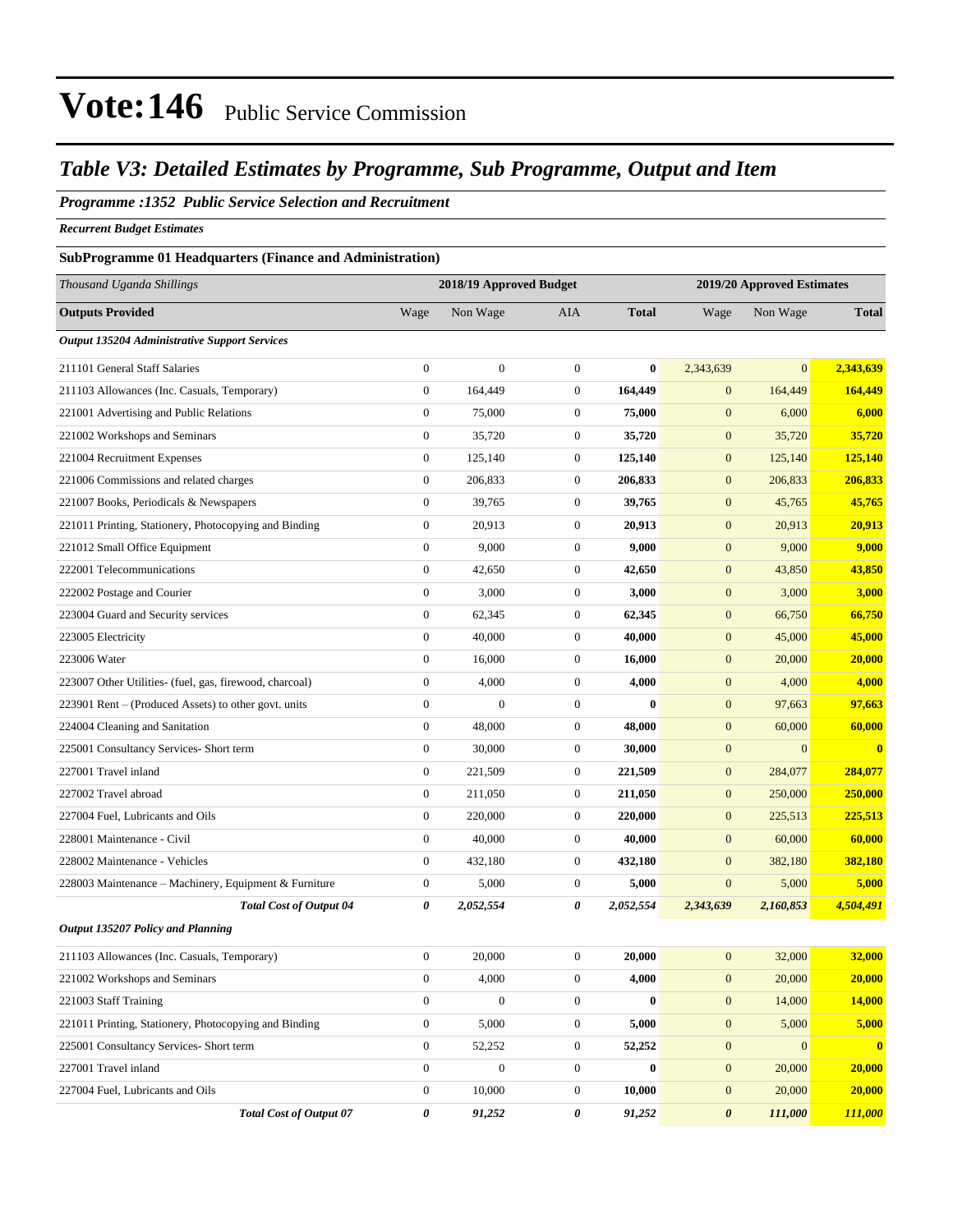| Output 135208 Information, Communication and Technology (ICT)                   |                           |              |                           |              |                       |                       |                         |
|---------------------------------------------------------------------------------|---------------------------|--------------|---------------------------|--------------|-----------------------|-----------------------|-------------------------|
| 211103 Allowances (Inc. Casuals, Temporary)                                     | $\mathbf{0}$              | 30,000       | $\boldsymbol{0}$          | 30,000       | $\mathbf{0}$          | 18,000                | <b>18,000</b>           |
| 221003 Staff Training                                                           | $\boldsymbol{0}$          | $\mathbf{0}$ | $\boldsymbol{0}$          | $\bf{0}$     | $\mathbf{0}$          | 10,000                | 10,000                  |
| 221008 Computer supplies and Information Technology (IT)                        | $\boldsymbol{0}$          | 80,000       | $\boldsymbol{0}$          | 80,000       | $\mathbf{0}$          | 127,855               | 127,855                 |
| 221016 IFMS Recurrent costs                                                     | $\mathbf{0}$              | 12,000       | $\boldsymbol{0}$          | 12,000       | $\mathbf{0}$          | 12,000                | 12,000                  |
| 221020 IPPS Recurrent Costs                                                     | $\boldsymbol{0}$          | 6,000        | $\boldsymbol{0}$          | 6,000        | $\mathbf{0}$          | 6,000                 | 6,000                   |
| 222003 Information and communications technology (ICT)                          | $\boldsymbol{0}$          | 32,145       | $\boldsymbol{0}$          | 32,145       | $\mathbf{0}$          | 32,145                | 32,145                  |
| 225001 Consultancy Services- Short term                                         | $\boldsymbol{0}$          | $\mathbf{0}$ | $\boldsymbol{0}$          | $\bf{0}$     | $\mathbf{0}$          | 102,252               | 102,252                 |
| 227004 Fuel, Lubricants and Oils                                                | $\boldsymbol{0}$          | 4,000        | $\boldsymbol{0}$          | 4,000        | $\mathbf{0}$          | 10,000                | 10,000                  |
| 228001 Maintenance - Civil                                                      | $\mathbf{0}$              | $\mathbf{0}$ | $\boldsymbol{0}$          | $\bf{0}$     | $\mathbf{0}$          | 5,000                 | 5,000                   |
| 228003 Maintenance – Machinery, Equipment & Furniture                           | $\boldsymbol{0}$          | 20,000       | $\boldsymbol{0}$          | 20,000       | $\mathbf{0}$          | 35,000                | 35,000                  |
| <b>Total Cost of Output 08</b>                                                  | 0                         | 184,145      | 0                         | 184,145      | $\boldsymbol{\theta}$ | 358,252               | 358,252                 |
| Output 135209 Procurement Management                                            |                           |              |                           |              |                       |                       |                         |
| 211103 Allowances (Inc. Casuals, Temporary)                                     | $\boldsymbol{0}$          | 5,000        | $\boldsymbol{0}$          | 5,000        | $\mathbf{0}$          | 5,000                 | 5,000                   |
| 227004 Fuel, Lubricants and Oils                                                | $\boldsymbol{0}$          | 4,000        | $\boldsymbol{0}$          | 4,000        | $\mathbf{0}$          | 10,000                | 10,000                  |
| <b>Total Cost of Output 09</b>                                                  | 0                         | 9,000        | 0                         | 9,000        | $\boldsymbol{\theta}$ | 15,000                | 15,000                  |
| Output 135219 Human Resource Management Services                                |                           |              |                           |              |                       |                       |                         |
| 211101 General Staff Salaries                                                   | 2,658,001                 | $\mathbf{0}$ | $\boldsymbol{0}$          | 2,658,001    | $\mathbf{0}$          | $\mathbf{0}$          | $\overline{\mathbf{0}}$ |
| 211103 Allowances (Inc. Casuals, Temporary)                                     | $\boldsymbol{0}$          | 10,000       | $\boldsymbol{0}$          | 10,000       | $\mathbf{0}$          | 10,000                | 10,000                  |
| 212102 Pension for General Civil Service                                        | $\boldsymbol{0}$          | 200,835      | $\boldsymbol{0}$          | 200,835      | $\mathbf{0}$          | 229,522               | 229,522                 |
| 213001 Medical expenses (To employees)                                          | $\boldsymbol{0}$          | 25,000       | $\boldsymbol{0}$          | 25,000       | $\mathbf{0}$          | 25,000                | 25,000                  |
| 213002 Incapacity, death benefits and funeral expenses                          | $\mathbf{0}$              | 12,000       | $\overline{0}$            | 12,000       | $\mathbf{0}$          | 12,000                | 12,000                  |
| 213004 Gratuity Expenses                                                        | $\boldsymbol{0}$          | 795,071      | $\boldsymbol{0}$          | 795,071      | $\mathbf{0}$          | 795,071               | 795,071                 |
| 221003 Staff Training                                                           | $\mathbf{0}$              | 27,250       | $\boldsymbol{0}$          | 27,250       | $\mathbf{0}$          | 10,500                | 10,500                  |
| 221006 Commissions and related charges                                          | $\boldsymbol{0}$          | 242,000      | $\boldsymbol{0}$          | 242,000      | $\mathbf{0}$          | 242,000               | 242,000                 |
| 221009 Welfare and Entertainment                                                | $\boldsymbol{0}$          | 59,604       | $\boldsymbol{0}$          | 59,604       | $\mathbf{0}$          | 59,604                | 59,604                  |
| 227004 Fuel. Lubricants and Oils                                                | $\mathbf{0}$              | 4,000        | $\boldsymbol{0}$          | 4,000        | $\mathbf{0}$          | 5,000                 | 5,000                   |
| <b>Total Cost of Output 19</b>                                                  | 2,658,001                 | 1,375,760    | 0                         | 4,033,761    | $\boldsymbol{\theta}$ | 1,388,697             | 1,388,697               |
| <b>Output 135220 Records Management Services</b>                                |                           |              |                           |              |                       |                       |                         |
| 211103 Allowances (Inc. Casuals, Temporary)                                     | $\boldsymbol{0}$          | 5,000        | $\overline{0}$            | 5,000        | $\overline{0}$        | 5,000                 | 5,000                   |
| 221002 Workshops and Seminars                                                   | $\boldsymbol{0}$          | 4,000        | $\boldsymbol{0}$          | 4,000        | $\mathbf{0}$          | 4,000                 | 4,000                   |
| 227004 Fuel, Lubricants and Oils                                                | $\boldsymbol{0}$          | 4,000        | $\boldsymbol{0}$          | 4,000        | $\overline{0}$        | 5,000                 | 5,000                   |
| <b>Total Cost of Output 20</b>                                                  | 0                         | 13,000       | 0                         | 13,000       | $\boldsymbol{\theta}$ | 14,000                | <b>14,000</b>           |
| <b>Total Cost Of Outputs Provided</b>                                           | 2,658,001                 | 3,725,711    | 0                         | 6,383,712    | 2,343,639             | 4,047,802             | 6,391,441               |
| <b>Outputs Funded</b>                                                           | Wage                      | Non Wage     | AIA                       | <b>Total</b> | Wage                  | Non Wage              | <b>Total</b>            |
| Output 135251 Membership to International Organisations (CAPAM, AAPSCOM, AAPAM) |                           |              |                           |              |                       |                       |                         |
| 262101 Contributions to International Organisations (Current)                   | $\boldsymbol{0}$          | 10,000       | $\boldsymbol{0}$          | 10,000       | $\mathbf{0}$          | 10,000                | 10,000                  |
| o/w AAPAM, APSCOMS, CAPAM                                                       | $\boldsymbol{\mathit{0}}$ | 10,000       | 0                         | 10,000       | $\boldsymbol{\theta}$ | $\boldsymbol{\theta}$ | $\bf{0}$                |
| o/w Contribution to International Organisations                                 | $\boldsymbol{\mathit{0}}$ | $\theta$     | $\boldsymbol{\mathit{0}}$ | $\bf{0}$     | $\boldsymbol{\theta}$ | 10,000                | 10,000                  |
| <b>Total Cost of Output 51</b>                                                  | 0                         | 10,000       | 0                         | 10,000       | $\boldsymbol{\theta}$ | 10,000                | 10,000                  |
| <b>Total Cost Of Outputs Funded</b>                                             | $\bf{0}$                  | 10,000       | 0                         | 10,000       | $\bf{0}$              | 10,000                | 10,000                  |
| <b>Total Cost for SubProgramme 01</b>                                           | 2,658,001                 | 3,735,711    | 0                         | 6,393,712    | 2,343,639             | 4,057,802             | 6,401,441               |
| <b>Total Excluding Arrears</b>                                                  | 2,658,001                 | 3,735,711    | $\boldsymbol{0}$          | 6,393,712    | 2,343,639             | 4,057,802             | 6,401,441               |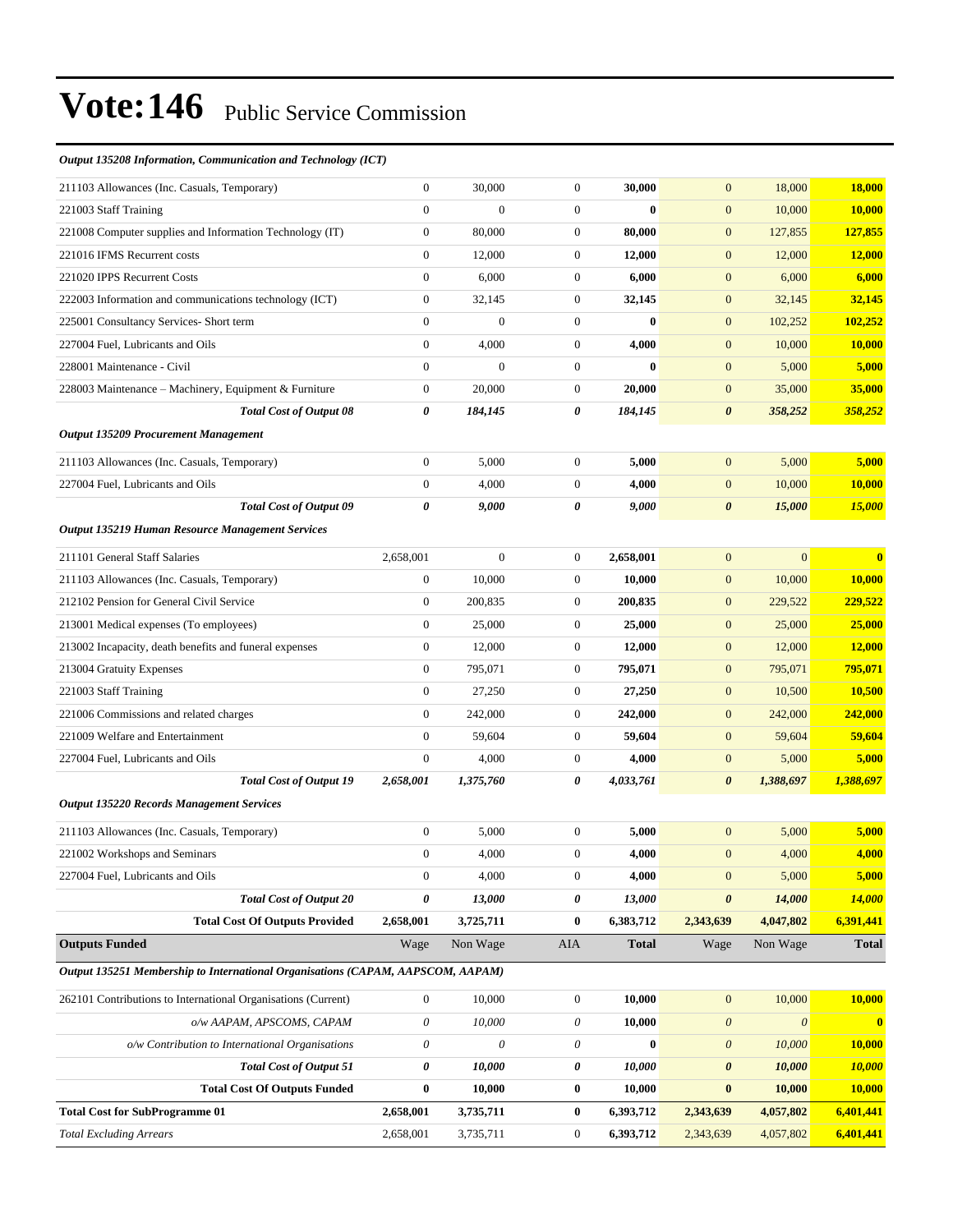#### **SubProgramme 02 Selection Systems Department (SSD)**

| Thousand Uganda Shillings                                     | 2018/19 Approved Budget |                         |                  |              |                       | 2019/20 Approved Estimates |                       |  |
|---------------------------------------------------------------|-------------------------|-------------------------|------------------|--------------|-----------------------|----------------------------|-----------------------|--|
| <b>Outputs Provided</b>                                       | Wage                    | Non Wage                | AIA              | <b>Total</b> | Wage                  | Non Wage                   | <b>Total</b>          |  |
| Output 135202 Selection Systems Development                   |                         |                         |                  |              |                       |                            |                       |  |
| 211101 General Staff Salaries                                 | $\boldsymbol{0}$        | $\boldsymbol{0}$        | $\mathbf{0}$     | $\bf{0}$     | 59,794                | $\overline{0}$             | 59,794                |  |
| 211103 Allowances (Inc. Casuals, Temporary)                   | $\boldsymbol{0}$        | 82,200                  | $\boldsymbol{0}$ | 82,200       | $\boldsymbol{0}$      | 82,200                     | 82,200                |  |
| 221004 Recruitment Expenses                                   | $\boldsymbol{0}$        | 296,600                 | $\boldsymbol{0}$ | 296,600      | $\mathbf{0}$          | 296,600                    | 296,600               |  |
| 221009 Welfare and Entertainment                              | $\boldsymbol{0}$        | 11,400                  | $\boldsymbol{0}$ | 11,400       | $\mathbf{0}$          | 11,400                     | 11,400                |  |
| 222001 Telecommunications                                     | $\boldsymbol{0}$        | 1,150                   | $\boldsymbol{0}$ | 1,150        | $\mathbf{0}$          | 1,150                      | 1,150                 |  |
| 223004 Guard and Security services                            | $\boldsymbol{0}$        | 3,250                   | $\mathbf{0}$     | 3,250        | $\mathbf{0}$          | 3,250                      | 3,250                 |  |
| 227001 Travel inland                                          | $\boldsymbol{0}$        | 56,800                  | $\boldsymbol{0}$ | 56,800       | $\boldsymbol{0}$      | 56,800                     | 56,800                |  |
| 227004 Fuel, Lubricants and Oils                              | $\boldsymbol{0}$        | 7,500                   | $\boldsymbol{0}$ | 7,500        | $\mathbf{0}$          | 10,000                     | <b>10,000</b>         |  |
| <b>Total Cost of Output 02</b>                                | 0                       | 458,900                 | 0                | 458,900      | 59,794                | 461,400                    | 521,194               |  |
| <b>Total Cost Of Outputs Provided</b>                         | $\bf{0}$                | 458,900                 | $\bf{0}$         | 458,900      | 59,794                | 461,400                    | 521,194               |  |
| <b>Total Cost for SubProgramme 02</b>                         | $\boldsymbol{0}$        | 458,900                 | $\bf{0}$         | 458,900      | 59,794                | 461,400                    | 521,194               |  |
| <b>Total Excluding Arrears</b>                                | $\boldsymbol{0}$        | 458,900                 | $\boldsymbol{0}$ | 458,900      | 59,794                | 461,400                    | 521,194               |  |
| <b>SubProgramme 03 Guidance and Monitoring</b>                |                         |                         |                  |              |                       |                            |                       |  |
| Thousand Uganda Shillings                                     |                         | 2018/19 Approved Budget |                  |              |                       | 2019/20 Approved Estimates |                       |  |
| <b>Outputs Provided</b>                                       | Wage                    | Non Wage                | AIA              | <b>Total</b> | Wage                  | Non Wage                   | <b>Total</b>          |  |
| Output 135201 DSC Monitored and Technical Assistance provided |                         |                         |                  |              |                       |                            |                       |  |
| 221002 Workshops and Seminars                                 | $\boldsymbol{0}$        | 167,513                 | $\mathbf{0}$     | 167,513      | $\boldsymbol{0}$      | $\overline{0}$             | $\bf{0}$              |  |
| 221011 Printing, Stationery, Photocopying and Binding         | $\boldsymbol{0}$        | 100,000                 | $\boldsymbol{0}$ | 100,000      | $\boldsymbol{0}$      | $\overline{0}$             | $\mathbf{0}$          |  |
| 223004 Guard and Security services                            | $\boldsymbol{0}$        | 1,080                   | $\mathbf{0}$     | 1,080        | $\mathbf{0}$          | $\overline{0}$             | $\mathbf{0}$          |  |
| 225001 Consultancy Services- Short term                       | $\boldsymbol{0}$        | 10,000                  | $\boldsymbol{0}$ | 10,000       | $\boldsymbol{0}$      | $\overline{0}$             | $\bf{0}$              |  |
| 227001 Travel inland                                          | $\boldsymbol{0}$        | 231,367                 | $\boldsymbol{0}$ | 231,367      | $\boldsymbol{0}$      | $\overline{0}$             | $\bf{0}$              |  |
| <b>Total Cost of Output 01</b>                                | 0                       | 509,960                 | 0                | 509,960      | $\boldsymbol{\theta}$ | $\boldsymbol{\theta}$      | $\boldsymbol{\theta}$ |  |
| <b>Output 135205 DSC Capacity Building</b>                    |                         |                         |                  |              |                       |                            |                       |  |
| 221002 Workshops and Seminars                                 | $\boldsymbol{0}$        | 154,347                 | $\boldsymbol{0}$ | 154,347      | $\boldsymbol{0}$      | 305,860                    | 305,860               |  |
| 221009 Welfare and Entertainment                              | $\boldsymbol{0}$        | 46,596                  | $\boldsymbol{0}$ | 46,596       | $\mathbf{0}$          | 46,596                     | 46,596                |  |
| 221011 Printing, Stationery, Photocopying and Binding         | $\boldsymbol{0}$        | 4,087                   | $\overline{0}$   | 4,087        | $\mathbf{0}$          | 104,087                    | 104,087               |  |
| 225001 Consultancy Services- Short term                       | $\boldsymbol{0}$        | 10,000                  | $\boldsymbol{0}$ | 10,000       | $\boldsymbol{0}$      | $\mathbf{0}$               | $\bf{0}$              |  |
| 227001 Travel inland                                          | $\boldsymbol{0}$        | 66,874                  | $\boldsymbol{0}$ | 66,874       | $\mathbf{0}$          | 278,466                    | 278,466               |  |
| 227004 Fuel, Lubricants and Oils                              | $\boldsymbol{0}$        | $\boldsymbol{0}$        | $\boldsymbol{0}$ | $\bf{0}$     | $\mathbf{0}$          | 44,000                     | 44,000                |  |
| <b>Total Cost of Output 05</b>                                | 0                       | 281,904                 | 0                | 281,904      | $\boldsymbol{\theta}$ | 779,009                    | 779,009               |  |
| <b>Output 135206 Recruitment Services</b>                     |                         |                         |                  |              |                       |                            |                       |  |
| 211101 General Staff Salaries                                 | $\boldsymbol{0}$        | $\boldsymbol{0}$        | $\mathbf{0}$     | $\bf{0}$     | 368,635               | $\overline{0}$             | 368,635               |  |
| 221001 Advertising and Public Relations                       | $\boldsymbol{0}$        | $\boldsymbol{0}$        | $\boldsymbol{0}$ | $\bf{0}$     | $\mathbf{0}$          | 30,000                     | 30,000                |  |
| 221004 Recruitment Expenses                                   | $\boldsymbol{0}$        | 521,100                 | $\boldsymbol{0}$ | 521,100      | $\boldsymbol{0}$      | 521,100                    | 521,100               |  |
| <b>Total Cost of Output 06</b>                                | 0                       | 521,100                 | 0                | 521,100      | 368,635               | 551,100                    | 919,735               |  |
| <b>Total Cost Of Outputs Provided</b>                         | $\bf{0}$                | 1,312,964               | $\bf{0}$         | 1,312,964    | 368,635               | 1,330,109                  | 1,698,744             |  |
| <b>Total Cost for SubProgramme 03</b>                         | $\bf{0}$                | 1,312,964               | 0                | 1,312,964    | 368,635               | 1,330,109                  | 1,698,744             |  |
| <b>Total Excluding Arrears</b>                                | $\boldsymbol{0}$        | 1,312,964               | $\boldsymbol{0}$ | 1,312,964    | 368,635               | 1,330,109                  | 1,698,744             |  |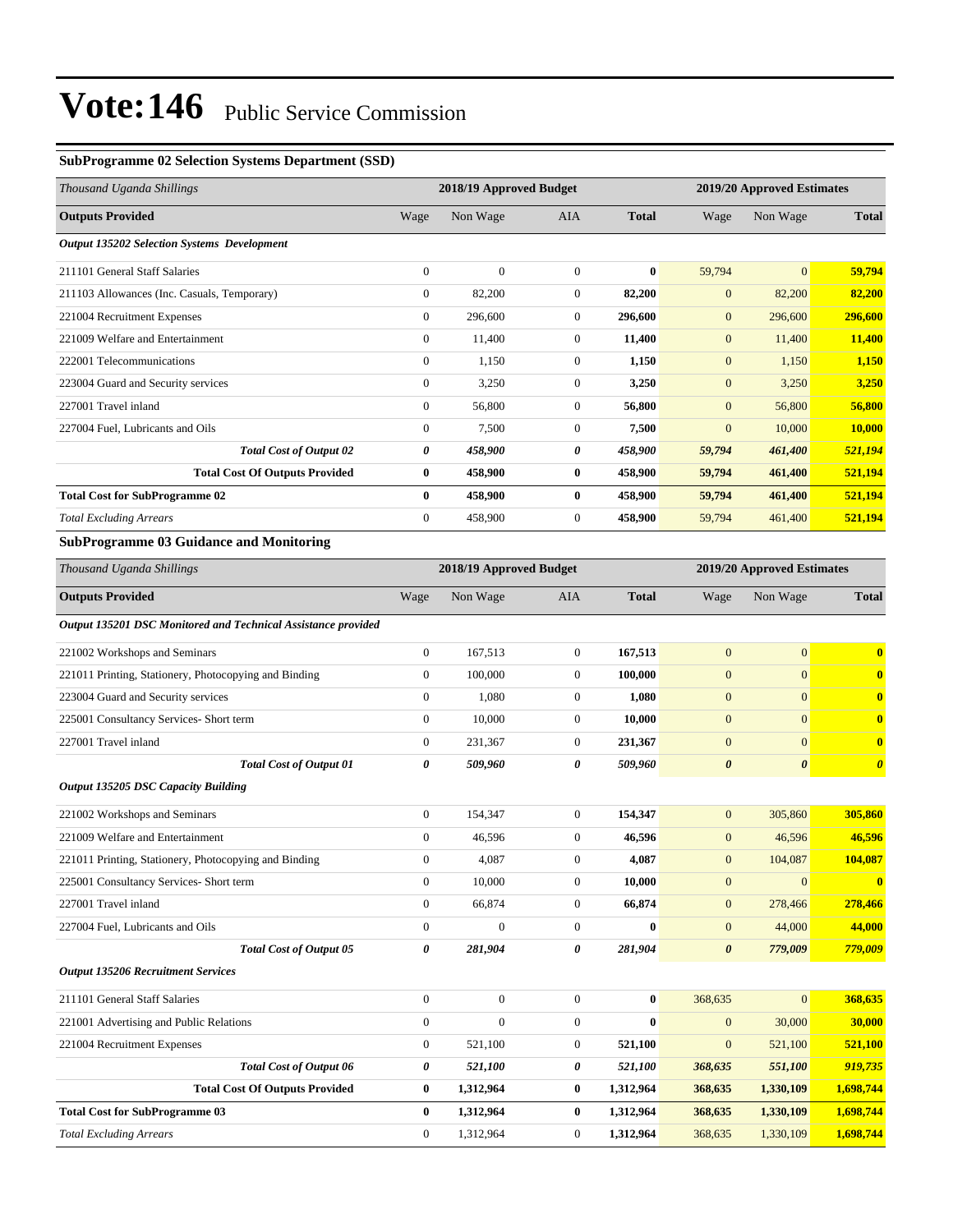#### **SubProgramme 04 Internal Audit Department**

| Thousand Uganda Shillings                                               |                               | 2018/19 Approved Budget |                  |              | 2019/20 Approved Estimates    |                       |                       |
|-------------------------------------------------------------------------|-------------------------------|-------------------------|------------------|--------------|-------------------------------|-----------------------|-----------------------|
| <b>Outputs Provided</b>                                                 | Wage                          | Non Wage                | AIA              | <b>Total</b> | Wage                          | Non Wage              | <b>Total</b>          |
| <b>Output 135204 Administrative Support Services</b>                    |                               |                         |                  |              |                               |                       |                       |
| 211101 General Staff Salaries                                           | $\mathbf{0}$                  | $\mathbf{0}$            | $\boldsymbol{0}$ | $\bf{0}$     | 11,219                        | $\mathbf{0}$          | 11,219                |
| 211103 Allowances (Inc. Casuals, Temporary)                             | $\boldsymbol{0}$              | 14,000                  | $\boldsymbol{0}$ | 14,000       | $\mathbf{0}$                  | 14,000                | 14,000                |
| 221003 Staff Training                                                   | $\boldsymbol{0}$              | 27,250                  | 0                | 27,250       | $\boldsymbol{0}$              | 20,000                | 20,000                |
| 227004 Fuel, Lubricants and Oils                                        | $\boldsymbol{0}$              | 6,000                   | $\boldsymbol{0}$ | 6,000        | $\mathbf{0}$                  | 6,000                 | 6,000                 |
| <b>Total Cost of Output 04</b>                                          | 0                             | 47,250                  | 0                | 47,250       | 11,219                        | 40,000                | 51,219                |
| <b>Total Cost Of Outputs Provided</b>                                   | $\bf{0}$                      | 47,250                  | $\boldsymbol{0}$ | 47,250       | 11,219                        | 40,000                | 51,219                |
| <b>Total Cost for SubProgramme 04</b>                                   | $\bf{0}$                      | 47,250                  | $\bf{0}$         | 47,250       | 11,219                        | 40,000                | 51,219                |
| <b>Total Excluding Arrears</b>                                          | $\boldsymbol{0}$              | 47,250                  | $\boldsymbol{0}$ | 47,250       | 11,219                        | 40,000                | 51,219                |
| <b>Development Budget Estimates</b>                                     |                               |                         |                  |              |                               |                       |                       |
| <b>Project 0388 Public Service Commission</b>                           |                               |                         |                  |              |                               |                       |                       |
| Thousand Uganda Shillings                                               | 2018/19 Approved Budget       |                         |                  |              | 2019/20 Approved Estimates    |                       |                       |
| <b>Capital Purchases</b>                                                | <b>GoU Dev't External Fin</b> |                         | <b>AIA</b>       | <b>Total</b> | <b>GoU Dev't External Fin</b> |                       | <b>Total</b>          |
| Output 135275 Purchase of Motor Vehicles and Other Transport Equipment  |                               |                         |                  |              |                               |                       |                       |
| 312201 Transport Equipment                                              | 234,222                       | $\boldsymbol{0}$        | $\boldsymbol{0}$ | 234,222      | $\mathbf{0}$                  | $\boldsymbol{0}$      | $\bf{0}$              |
| Total Cost Of Output 135275                                             | 234,222                       | 0                       | 0                | 234,222      | $\boldsymbol{\theta}$         | $\boldsymbol{\theta}$ | $\boldsymbol{\theta}$ |
| Output 135276 Purchase of Office and ICT Equipment, including Software  |                               |                         |                  |              |                               |                       |                       |
| 312202 Machinery and Equipment                                          | 7,000                         | $\boldsymbol{0}$        | $\boldsymbol{0}$ | 7,000        | $\mathbf{0}$                  | $\boldsymbol{0}$      | $\bf{0}$              |
| 312213 ICT Equipment                                                    | 143,000                       | $\boldsymbol{0}$        | $\boldsymbol{0}$ | 143,000      | 100,000                       | $\boldsymbol{0}$      | 100,000               |
| Total Cost Of Output 135276                                             | 150,000                       | 0                       | 0                | 150,000      | 100,000                       | $\pmb{\theta}$        | 100,000               |
| Output 135278 Purchase of Office and Residential Furniture and Fittings |                               |                         |                  |              |                               |                       |                       |
| 312203 Furniture & Fixtures                                             | 100,000                       | 0                       | $\boldsymbol{0}$ | 100,000      | 84,222                        | $\boldsymbol{0}$      | 84,222                |
| Total Cost Of Output 135278                                             | 100,000                       | 0                       | 0                | 100,000      | 84,222                        | $\pmb{\theta}$        | 84,222                |
| <b>Total Cost for Capital Purchases</b>                                 | 484,222                       | $\boldsymbol{0}$        | $\overline{0}$   | 484,222      | 184,222                       | $\mathbf{0}$          | 184,222               |
| <b>Total Cost for Project: 0388</b>                                     | 484,222                       | $\boldsymbol{0}$        | $\boldsymbol{0}$ | 484,222      | 184,222                       | $\boldsymbol{0}$      | 184,222               |
| <b>Total Excluding Arrears</b>                                          | 484,222                       | $\boldsymbol{0}$        | $\boldsymbol{0}$ | 484,222      | 184,222                       | $\mathbf{0}$          | 184,222               |
|                                                                         |                               | GoU External Fin        | <b>AIA</b>       | <b>Total</b> | GoU                           | <b>External Fin</b>   | <b>Total</b>          |
| <b>Total Cost for Programme 52</b>                                      | 8,697,049                     | $\bf{0}$                | $\bf{0}$         | 8,697,049    | 8,856,820                     | $\boldsymbol{0}$      | 8,856,820             |
| <b>Total Excluding Arrears</b>                                          | 8,697,049                     | $\boldsymbol{0}$        | $\overline{0}$   | 8,697,049    | 8,856,820                     | $\vert 0 \vert$       | 8,856,820             |
|                                                                         |                               | GoU External Fin        | <b>AIA</b>       | <b>Total</b> | GoU                           | <b>External Fin.</b>  | Total                 |
| <b>Grand Total for Vote 146</b>                                         | 8,697,049                     | $\bf{0}$                | $\bf{0}$         | 8,697,049    | 8,856,820                     | $\vert 0 \vert$       | 8,856,820             |
| <b>Total Excluding Arrears</b>                                          | 8,697,049                     | $\boldsymbol{0}$        | $\overline{0}$   | 8,697,049    | 8,856,820                     | $\vert 0 \vert$       | 8,856,820             |